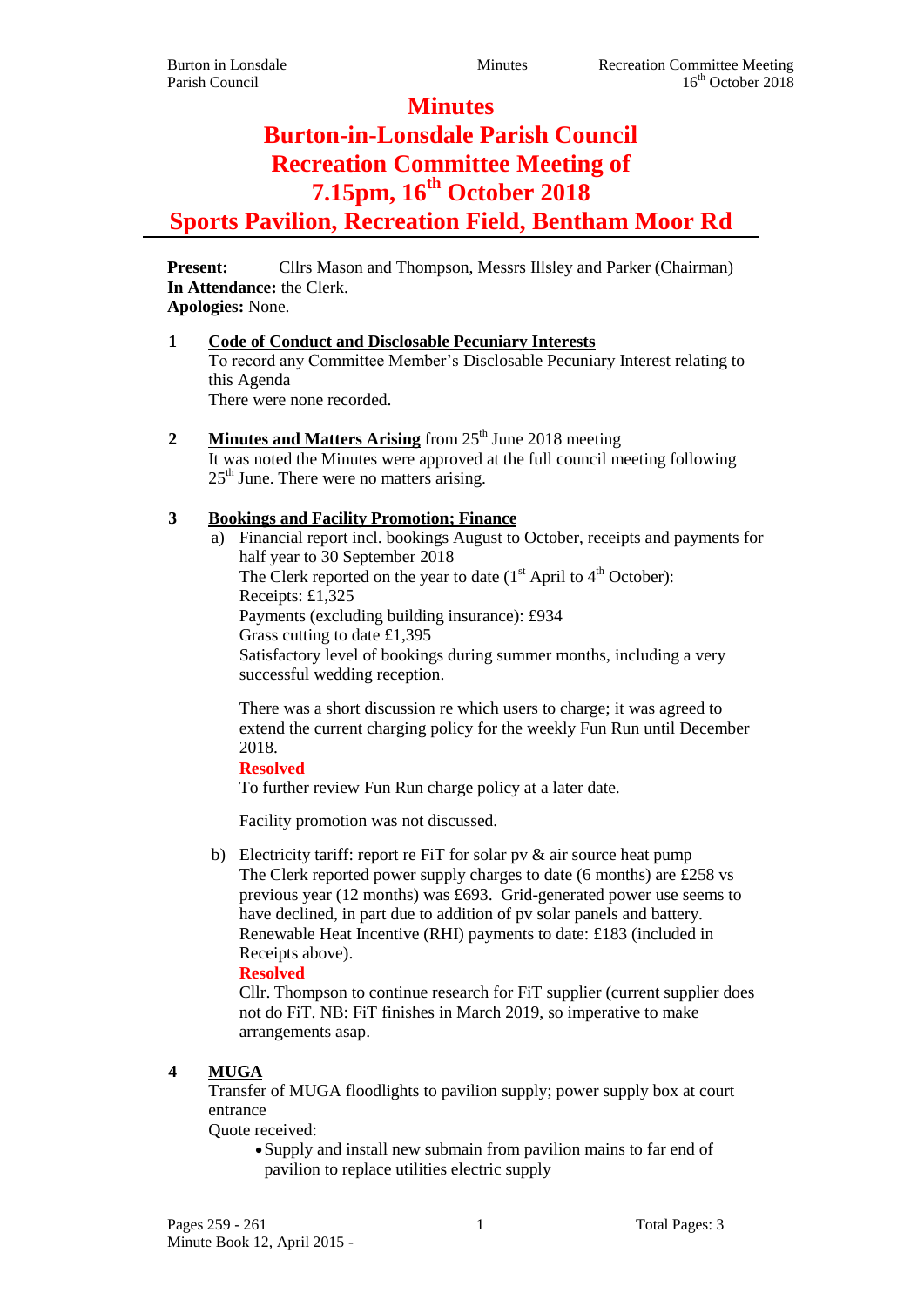Supply and install all associated switch gear

Total for the above  $£450.00 + VAT$ 

This also includes a meter at the main meter to monitor MUGA power usage. Ian Parker will confirm if the cost can be met by Burton Community Sports.

#### **5 Maintenance**

- a) Pavilion:
	- i) Additional items update:

**Additional external light** with movement detector

The following quote has been received:

Supply and install 2 x 30w LED Flood lights on pavilion on gable end wall facing swings

Supply and install 1 x 30w LED Flood on rear car park wall

Supply and install 2 x pir's 1 on either wall to control above lights with isolator switch in mains room

Total £315.00 + VAT

#### **CCTV upgrade**

A total of £2495 is quoted, which covers cameras, and a monitor. **Resolved**

To get a revised quote to take account of a different specification.

#### **Installation of cooker point in kitchen**

Supply and install 1 x 32A Cooker supply with isolator into kitchen £110.50

Whilst this in itself is a modest price, the additional measures regarding fire safety that would be required will be considerably higher. The original builder advised measures would include installation of a fireresistant serving hatch, and upgrading of existing door.

#### **Resolved**

Not to proceed with cooker installation for the time being; to get quotes for fire-proofing work required for kitchen area, for review.

#### **Exterior toilet for Rec. Field users**

Following a request for volunteers to help with opening/closing during the summer which resulted in just two volunteers coming forward, the referee's changing room was not opened during the summer holidays. However, it was

## **Resolved**

To open the referee's changing room on Saturdays and Sundays a two week trial period during May 2019.

ii) inspection and cleaning: report

The cleaning continues at a high standard; inspections done on a regular basis.

iii) items for attention: outside render.

Mike Illsley has inspected the render; some areas are in need of attention, in particular the west wall, where there may not have been enough expansion joints used in the area. Cllr. Thompson to ask the builder for advice and then